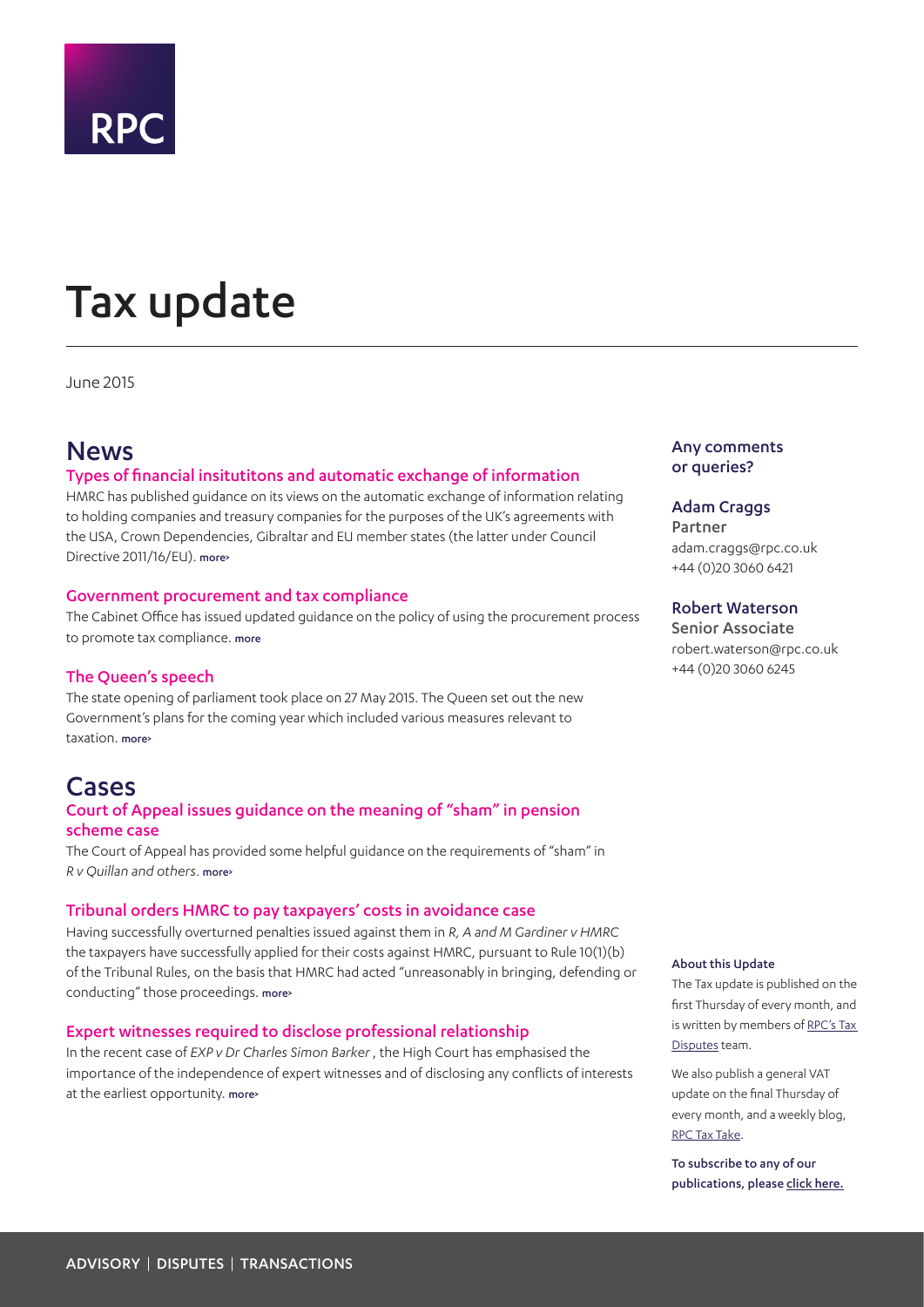RP(

# News

# <span id="page-1-0"></span>Types of financial institutions and automatic exchange of information

HMRC has published guidance on its views on the automatic exchange of information relating to holding companies and treasury companies for the purposes of the UK's agreements with the USA, Crown Dependencies, Gibraltar and EU member states (the latter under Council Directive 2011/16/EU).

There are four categories of financial institution common to each of the agreements:

- **•** custodial Institution
- **•** depository Institution
- **•** investment Entity
- **•** specified Insurance Company.

*The International Tax Compliance Regulations* (SI2015/878) implemented Council Directive 2011/16/EU in the UK, and incorporated regulations arising from the UK/US agreement. This change means that UK financial institutions are no longer required to file nil returns it also removed "relevant holding company" and a "treasury company" as categories of financial institution.

This change aligns the UK position with that of most other countries and clarifies the position of holding companies and finance companies for non-financial groups and should lead to a reduced compliance burden for some businesses. There may be instances where some holding company members have registered with the IRS as the lead financial institution of an Expanded Affiliated Group under the previous regulations. As changing this status is likely to prove onerous, HMRC has indicated that in circumstances where an entity registered as a lead financial institution also comes within the definition of a financial institution under one of the remaining four categories they will continue to be defined and treated as a financial institution in the UK.

Where this is not the case, HMRC has indicated that it is content for an entity to choose to use the extended definition of financial institution found in the US Treasury regulations (which include "relevant holding companies" and "treasury centres of financial groups"), should they wish.

Company groups may need to review the status of their holding companies and treasury centres in the light of HMRC's guidance, in particular, whether the activities they undertake mean that they are financial institutions as now defined.

The quidance can be found [here.](https://www.gov.uk/government/publications/automatic-exchange-of-information-holding-companies-and-treasury-companies/automatic-exchange-of-information-holding-companies-and-treasury-companies)

# Government procurement and tax compliance

The Cabinet Office has issued updated guidance on the policy of using the procurement process to promote tax compliance.

Since 1 April 2013, all companies bidding for government contracts with a value over £5m have been required to self-certify "tax compliance". The guidance indicates that all Pre-Qualification Questionnaires for such contracts are required to ask whether, in respect of returns filed on or after 1 October 2012, the supplier has been convicted of criminal offences relating to taxation, or received civil penalties for fraud or evasion. Additionally, prospective suppliers have to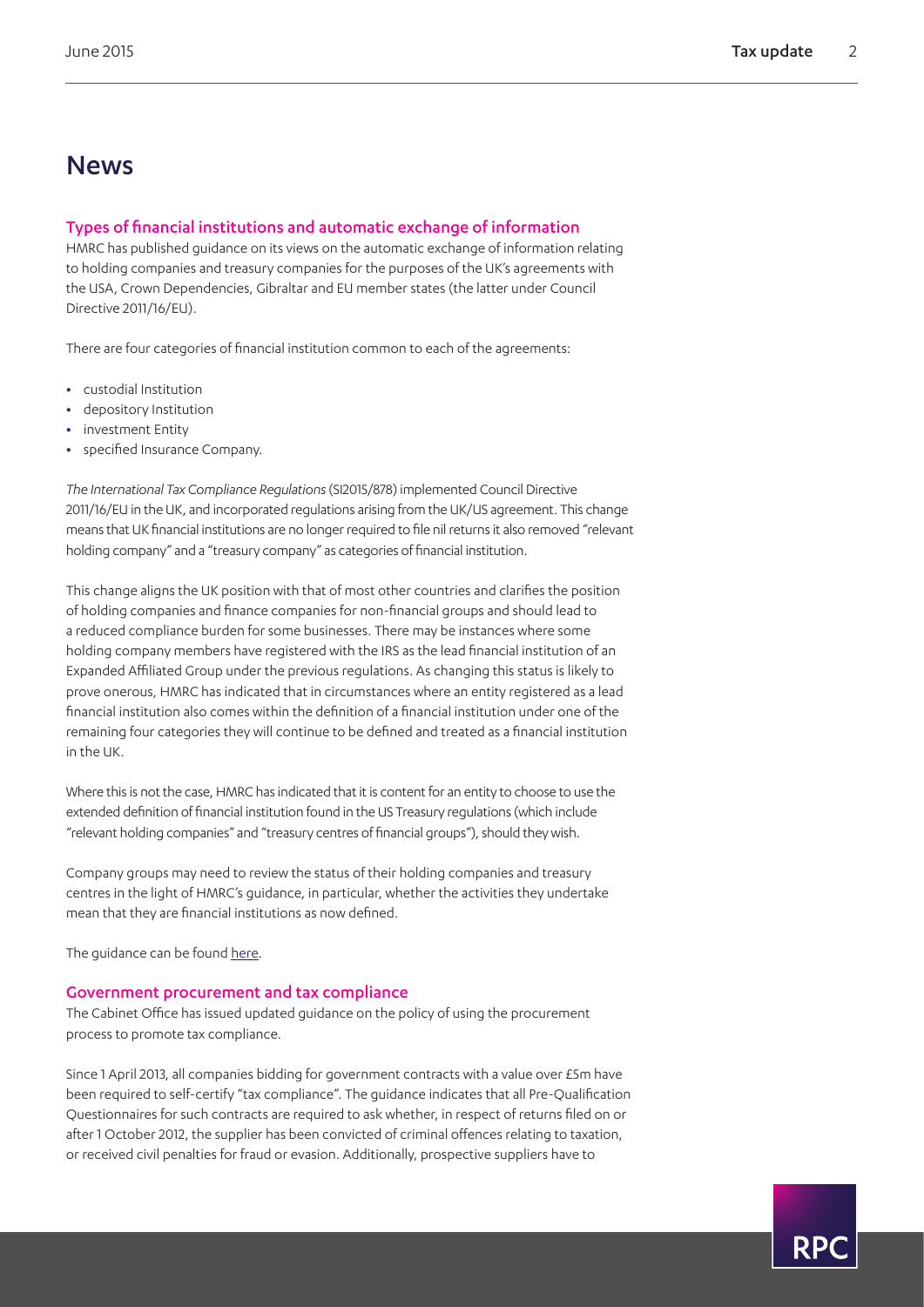indicate if any of their returns have been successfully challenged under the GAAR, on the basis of the *Halifax* abuse principle, or in relation to a scheme subject to the DOTAS regime (or equivalent legislation in other jurisdictions).

Where a disclosure of "an Occasion Of Non Compliance" is made the relevant department has the discretion to exclude that supplier from the procurement process. Companies may offer mitigation and the guidance provides more detail on the acceptability of various factors, such as changes in senior management or that the company's policy towards tax planning has "become more in line with government objectives regarding tax avoidance".

You can read more [here](https://www.gov.uk/government/uploads/system/uploads/attachment_data/file/278135/PPN_0314_Measures_to_Promote_Tax_Compliance_Feb.pdf).

# <span id="page-2-0"></span>The Queen's speech

The state opening of parliament took place on 27 May 2015. The Queen set out the new Government's plans for the coming year which included various measures relevant to taxation.

A new *National Insurance Contributions Bill* and a *Finance Bill* is to be introduced which will bar any increases in income tax, VAT and national insurance.

The speech repeated the Government's plan to raise the tax-free proportion of earnings from £10,600 to £12,500.

The Scotland Bill follows the recommendations of the Smith Commission and will provide new tax and welfare powers to the Scottish Parliament.

More changes will become apparent in the 8 July 2015 budget statement, however, it is expected that there will be amendments to tax relief on pensions contributions for additional rate taxpayers, transferable IHT allowances on main residences passed to children, possible further anti-avoidance measures and changes to the annual charge for non-doms.

You can read (or watch) the Queen's speech [here](https://www.gov.uk/government/speeches/queens-speech-2015).

[Back to contents>](#page-0-0)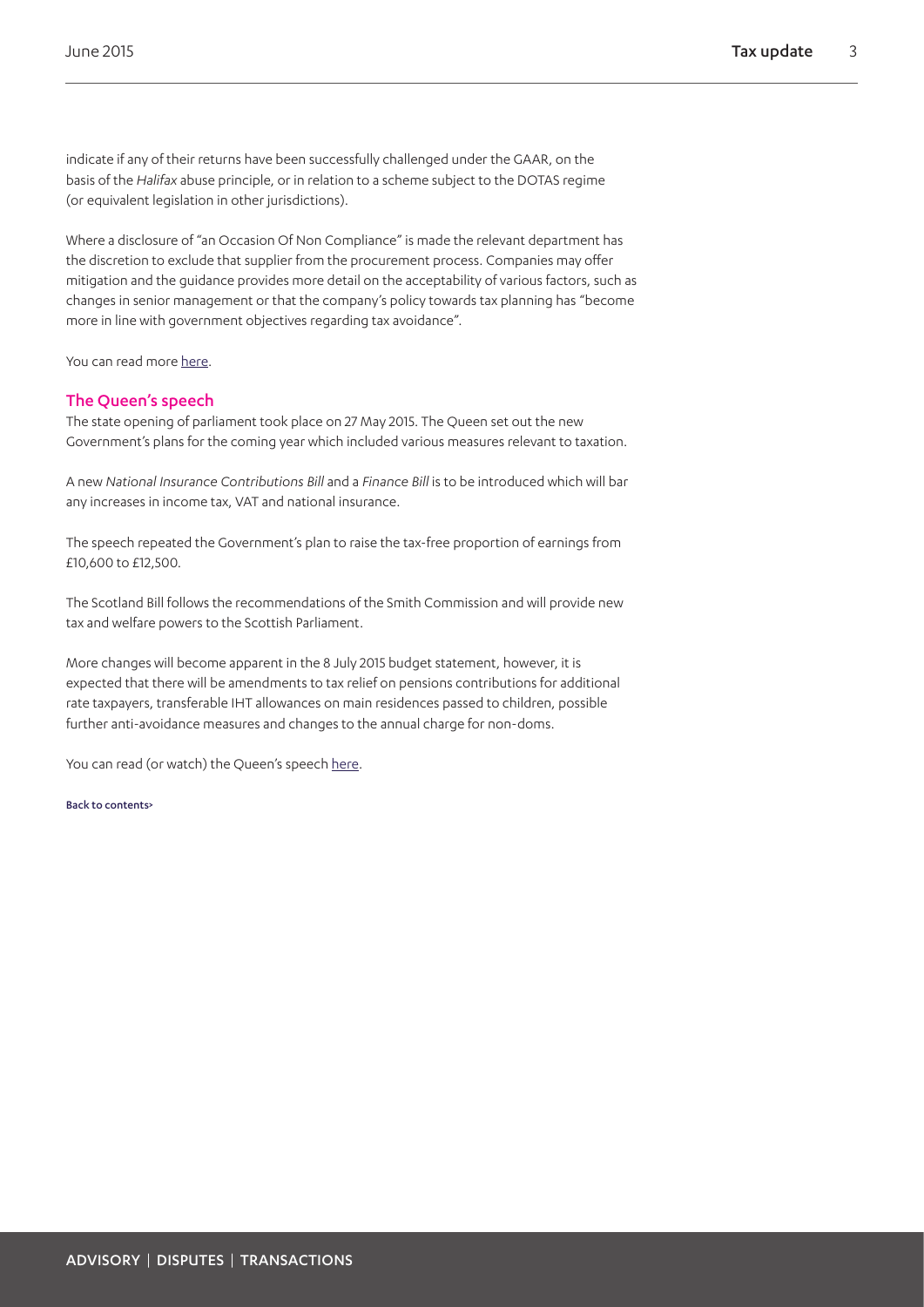# Cases

# <span id="page-3-0"></span>Court of Appeal issues guidance on the meaning of "sham" in pension scheme case

The Court of Appeal has provided some helpful guidance on the requirements of "sham" in R v Quillan and others<sup>1</sup>.

# Background

The underlying case involved a criminal prosecution of Mr Quillan and five other defendants (the Defendants). The Crown alleged that the Defendants had set up two schemes with the dishonest intention of obtaining income tax relief at source from HMRC by repeatedly paying the same sum of money into pension schemes. The offences ranged from conspiracy to defraud, common law cheat, and false accounting.

In very broad terms, the first scheme worked as follows. In order to set up a self-invested personal pension (SIPP), an investor borrowed money from an off-shore loan company. That money was then paid into the SIPP and income tax relief was claimed from HMRC, which was also paid into the SIPP. The funds in the SIPP were then invested in unquoted UK companies which used the funds to lend to the off-shore loan company and so the cycle went on.

The Defendants were involved in the promotion of the scheme with the associated loan and unquoted companies being controlled by their associates. The administrators of the SIPP, though originally subject to prosecution, had the case against them dropped on the basis that there was no evidence to suggest they had knowingly participated in any criminal activity.

The purpose of a SIPP is to provide the investor with a pension on retirement. In this case, however, the contributions were funded by debt which contained a rate of interest higher than the rate obtained by the unquoted companies when they provided finance at the end of the chain. The answer to this apparent paradox, so the Defendants maintained, was that the tax relief would generate sufficient return through other investments to repay the loans and interest over time and make up any shortfall.

Superficially, investors in the scheme appeared to be running some risk: the loans were unsecured at each end of the transaction and it appeared that many members were investing their entire annual incomes for two or three consecutive years. The apparent risk was, however, mitigated somewhat by an unusual feature: the members were not required to pay any money to join and would not be required to pay anything in the future. In fact, in many instances, prospective members were paid between a few hundred and a few thousand pounds to join.

Subsequently, one of the Defendants set up his own scheme, using the same model as outlined above, save that in his case, the share sale proceeds were only used for the purposes of re-lending (rather than other investments). In all cases the members of the schemes indicated (and the Crown accepted) that they believed the schemes to be legitimate.

Following an investigation by the Financial Services Authority, the Defendants' offices and homes were raided and they were arrested. The Crown's case was that the Defendants knew that the schemes would not generate sufficient funds to pay off the loans and interest and

<span id="page-3-1"></span>1. [2015] EWCA Crim 538.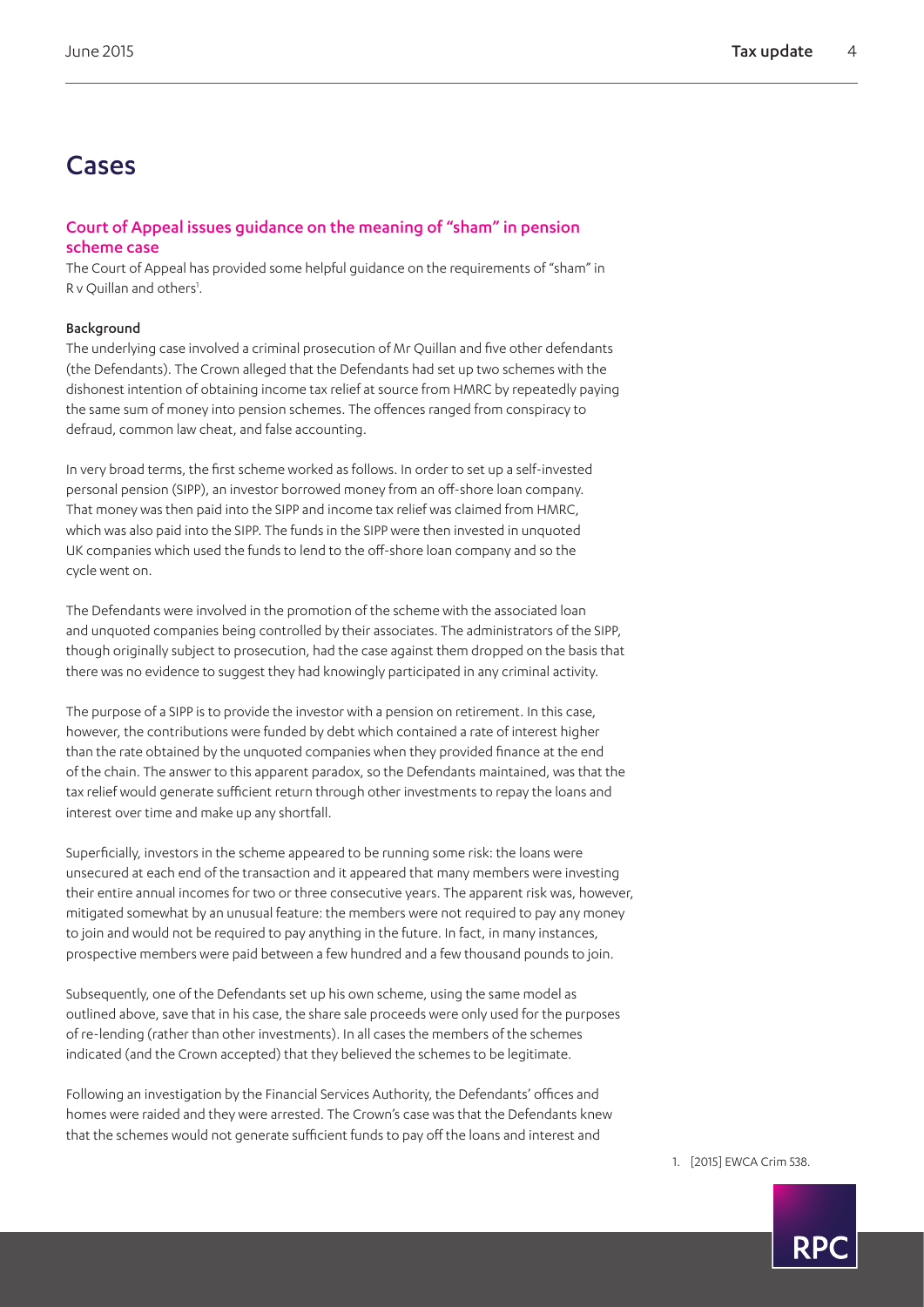generate an income for retirement. Rather, the purpose of the schemes was to generate large amounts of tax relief by recycling the same capital. Much of the relief was, it was alleged, syphoned off to pay administrative fees and expenses.

The Crown argued that the client contributions were in fact a sham and accordingly there was no entitlement to tax relief. Further, the Crown argued that in order to qualify for relief the member had to be an "active member" of a pension scheme (section 151, Finance Act 2004). If there was no pension scheme, by virtue of the initial contributions being a sham, or otherwise not compliant with the relevant legislation (section 188, Finance Act 2004), then no relief was due.

The judge at first instance found that nothing in the Finance Act 2004 precluded the use of borrowed funds with which to make a "contribution". In the judge's view, the word "contribution", in this context, merely meant "payment" and could include money or money's worth. The judge was of the opinion that a person would be an "active member" if there was an agreement in place between the SIPP holder and the scheme for the accrual of benefits. He concluded that such agreements were in place.

## Judgment of the Court of Appeal

The Court of Appeal agreed with the judge's analysis. The scheme satisfied the relevant statutory test and the tax relief became properly due and payable. As to the allegation of sham by the Crown, the Court found that the Crown's arguments had been put at "a very high level of generality, without any attempt being made to analyse the precise respects in which it was alleged that the arrangements were sham".

Citing the well-known cases of *Snook v London and West Riding Investments Ltd*, the Court found that if the Crown was to establish sham it would be necessary for it to show that "the contributions lacked any true legal substance". The Court found that it would have been impossible to make out such an argument unless the Crown could show that the members were themselves conscious participations in the sham, since the authorities all require that for there to be sham there must be a common intention of the parties to a particular transaction. Since the Crown accepted the members considered the schemes to be legitimate, the Court of Appeal was of the view that its arguments on sham were "hopeless".

## Comment

The concept of "sham" is often hinted at by HMRC in tax disputes, in particular, in relation to disputes relating to tax planning, but rarely, when pressed, does HMRC seek to formally plead and argue it before the tax tribunals and courts. It is, as Diplock LJ said in *Snook* "a popular and pejorative word", however, within the law it is a term with specific meaning. Although many may view the particular structure at issue in this case objectionable; at a time when the use and conflation of terminology for the purposes of political expediency and popular opinion are common-place, it is gratifying to see the courts attaching the proper meaning to words of importance and requiring those who seek to allege sham to do so properly, in accordance with established law, in order to make good their contentions.

The decision can be found [here](http://www.bailii.org/ew/cases/EWCA/Crim/2015/538.html).

[Back to contents>](#page-0-0)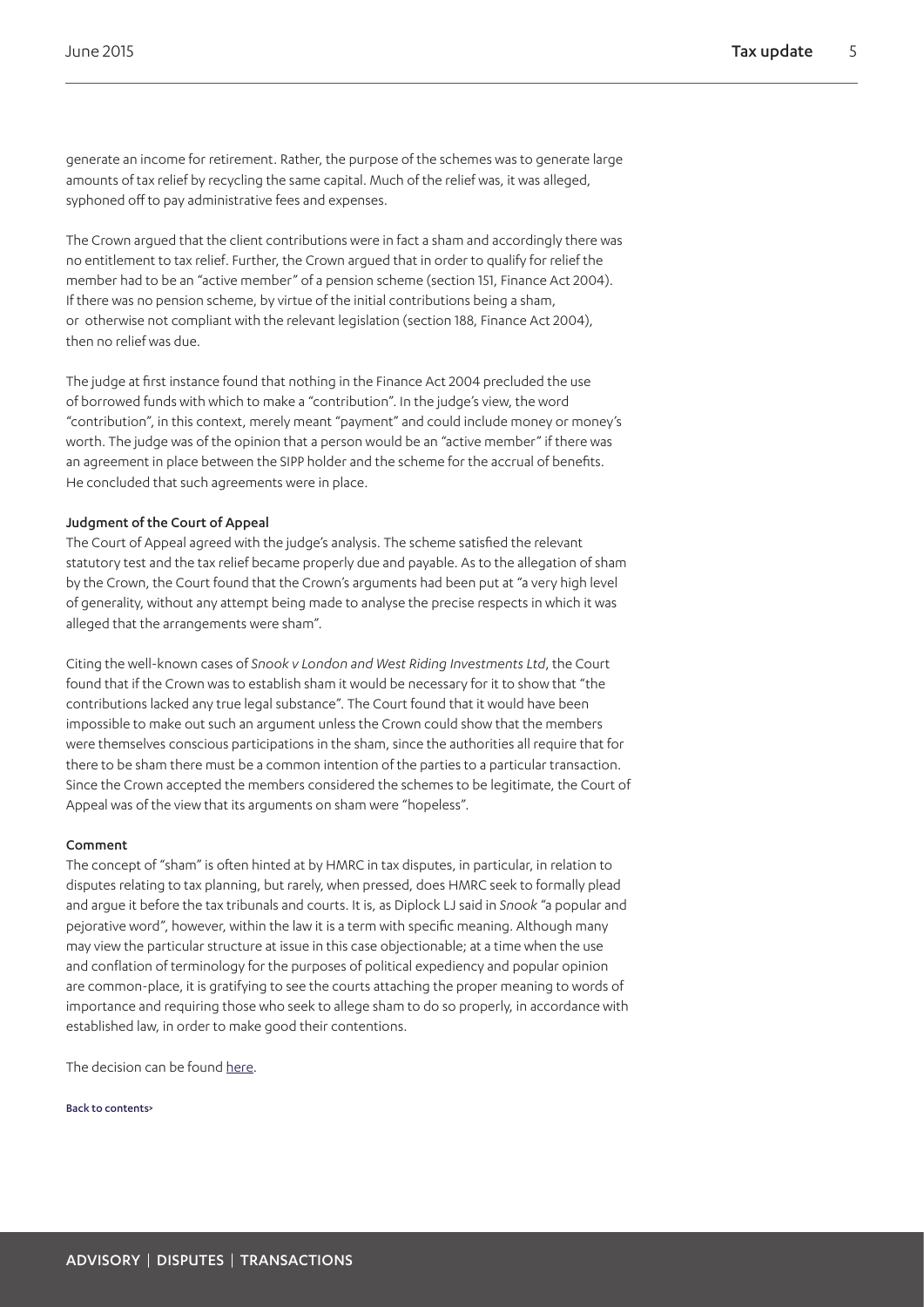# <span id="page-5-0"></span>Tribunal orders HMRC to pay taxpayers' costs in avoidance case

Having successfully overturned penalties issued against them in *R, A and M Gardiner v HMRC*[2](#page-5-1) the taxpayers have successfully applied for their costs against HMRC, pursuant to Rule 10(1)(b) of the Tribunal Rules, on the basis that HMRC had acted "unreasonably in bringing, defending or conducting" those proceedings.[3](#page-5-2)

## Background

The three appellants were husband, wife and son. They participated in tax planning arrangements and following the hearing of a test case<sup>[4](#page-5-3)</sup>, they accepted that the planning did not achieve the intended fiscal consequences and paid the additional tax claimed by HMRC. This was not sufficient for HMRC, who alleged that the appellants had negligently delivered incorrect returns and issued penalties against the appellants accordingly. The appellants' appeals against the penalties were allowed by the First-tier Tribunal (FTT).

By way of summary, the FTT concluded in the substantive appeal that:

- **•** HMRC had failed to fully particularise its allegations of negligence in support of the penalties it had imposed
- **•** the negligence which HMRC did particularise was that the appellants ought to have realised that the tax avoidance scheme they had participated in had not been properly implemented.
- **•** HMRC had failed to adduce evidence in support of that allegation of negligence and had failed to establish a prima facie case of negligence.

#### Decision of the FTT

In granting the application for costs, the FTT said that HMRC had failed to produce evidence of its assertion that the appellants had been negligent in relation to the tax planning arrangements they had participated in. It was clear from the appellants' notice of appeal that they had put HMRC to strict proof of negligence and HMRC therefore had to adduce evidence if it wished to establish negligence on the part of the appellants. Without adducing such evidence, there was no prospect that HMRC would succeed at the original appeal hearing. In the opinion of the FTT, it was unreasonable conduct on the part of HMRC to defend the appellants' appeals without producing evidence to establish negligence on the part of the appellants. Accordingly, the FTT concluded that HMRC should pay the appellants' costs.

#### Comment

HMRC is often very quick to allege that taxpayers have negligently delivered an incorrect return and impose penalties, especially where taxpayers have participated in tax planning arrangements. The FTT has made it very clear that in such circumstances, HMRC must not only particularise its allegations of negligence - it is not sufficient to simply make a general assertion – it must also adduce sufficient evidence in support of that allegation. Failure to do so will not only lead to the taxpayer's appeal against the imposition of penalties succeeding, it is also likely to lead to an adverse costs order against HMRC.

The decision can be found [here](http://www.bailii.org/ew/cases/EWCA/Crim/2015/538.html).

[Back to contents>](#page-0-0)

- <span id="page-5-2"></span><span id="page-5-1"></span>2. [2014] UKFTT 421 (TC).
- 3. [2015] UKFTT 0115 (TC).
- <span id="page-5-3"></span>*4. Drummond v HMRC* [2009] EWCA CIV 608.

RP(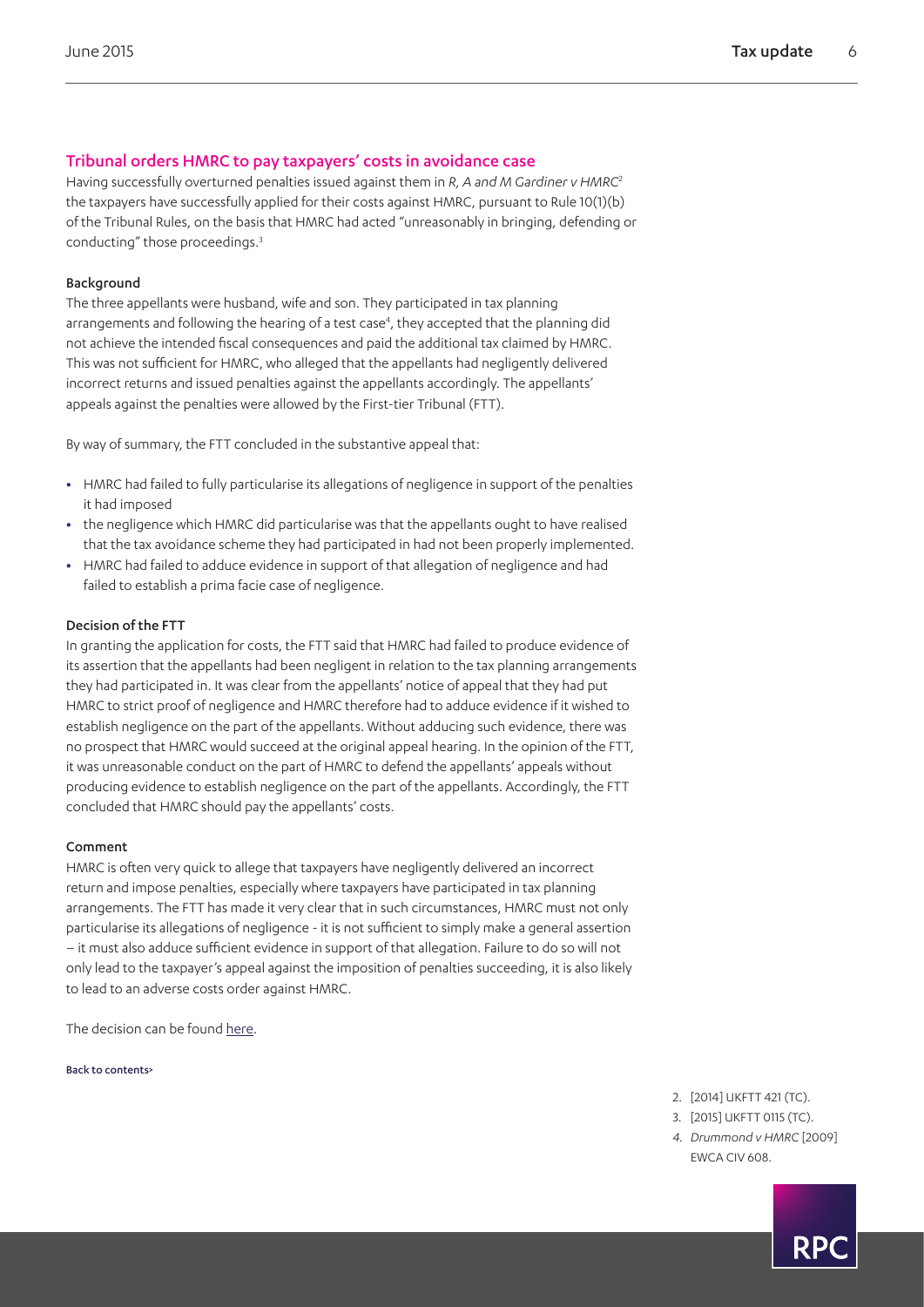# <span id="page-6-0"></span>Expert witnesses required to disclose professional relationship

In the recent case of *EXP v Dr Charles Simon Barke[r5](#page-6-1)* , the High Court has emphasised the importance of the independence of expert witnesses and of disclosing any conflicts of interests at the earliest opportunity. Although the case involved a claim for clinical negligence, the judgment is of relevance to tax appeals before the FTT, where the parties often seek to rely upon evidence from expert witnesses.

## Background

The claimant brought a successful claim for clinical negligence against Dr Barker in relation to his failure to identify the presence of an aneurysm in her brain. Both parties instructed their own medical experts. During the course of the trial, it emerged that Dr Barker and his expert witness had failed to disclose a long standing professional relationship. This raised an issue regarding the expert's credibility and the claimant argued that the expert evidence relied upon by Dr Barker should be declared inadmissible.

## Decision of the High Court

Having considered the relevant authorities, Mr Justice Parker, reluctantly, allowed the expert's evidence. However, he confirmed that confidence in the independence and impartiality of experts plays an important role when courts and tribunals are evaluating the competing and often finely balanced judgements of rival experts. The judge said that he "came very close" to ruling the evidence inadmissible, as his confidence in the expert's independence and impartiality had been seriously undermined. The judge also made it clear that when deciding what weight to attach to the expert's evidence, he would take into account the reservations he had in relation to the expert.

## Comment

Both the taxpayer and HMRC often wish to call expert witnesses when litigating before the FTT, in particular, in relation to the correct accounting treatment of entries in the taxpayer's accounts. In order to ensure that any such evidence is objective and impartial, the parties should of course call experts who are completely independent of either party. Although such a statement is self-evident, it is surprising how often HMRC seeks to call an employee of the department to provide expert accounting evidence. Such an expert is certainly not independent of HMRC, and it is questionable whether an expert who is connected to the party calling him (by way of employment) can provide an objective opinion.

A tax appeal can turn on whose expert evidence the FTT prefers, and the *Barker* case is a timely reminder of the importance of independent and impartial expert evidence and of the duty experts owe to the tribunal.

The decision can be found [here](http://www.bailii.org/ew/cases/EWHC/QB/2015/1289.html).

[Back to contents>](#page-0-0)

<span id="page-6-1"></span>5. [2015] EWHC 1289 (QB).